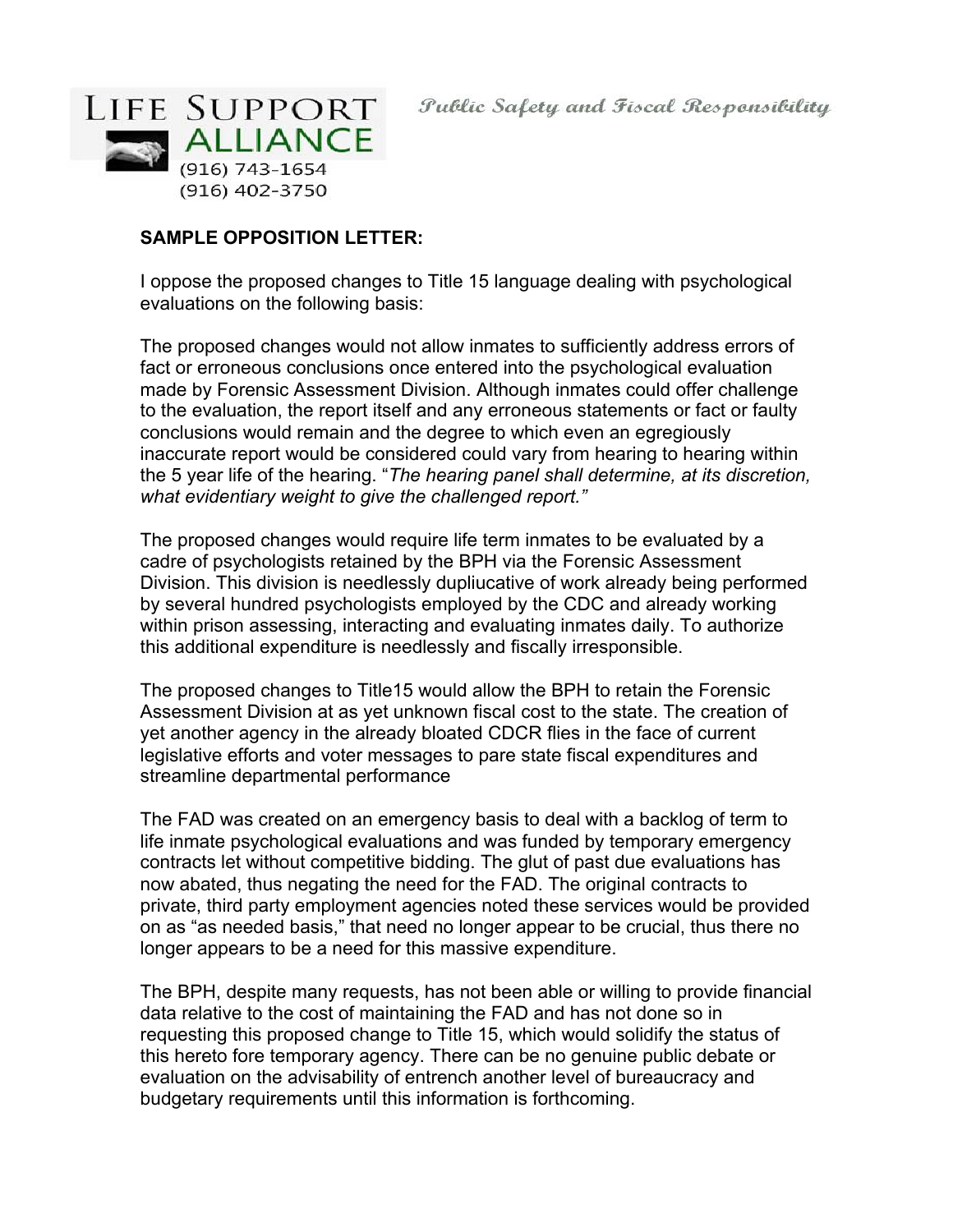

No actual need has been established, whether through psychological data or legal advisability, for every term to life inmate to be forced to undergo a psychological evaluation.

The Comprehensive Risk Assessment, insofar as can be presently ascertained, does not appear to allow for the inclusion or sufficient consideration of dynamic factors mitigating the risk of future recidivism, including those admitted by the CDC to the basis for lower risk levels.

The California Static Risk Assessment referenced in the proposed regulatory changes does not, as stated, allow psychologists to evaluate an inmate's potential risk of violence. There are currently no empirical tests available which can to any degree of scientific certainty, allow clinicians to predict risk of violence in any population. Indeed the SRS is admitted in these proposed changes "*will provide the clinician's opinion,"* of the inmate's potential for future risk.

Those term to life inmates under authority of the CDCR but housed out of state in for-profit prisons, would not be subject to the same battery of tests and evaluations delineated under this proposed wording. This could result in a out of state inmates being held to a potentially higher or potentially lower standard of suitability; in either case, it would not allow for equal protection under the law.

####

# **BACKGROUND ON PROPOSED** *BPH PROPOSES CHANGE TO TITLE* **15**

In an effort to do an "end run" around their own questionable actions in requiring every term to life prisoner to undergo a pre-hearing psychological evaluation by its own group of hired-gun psychologists, the Board of Parole Hearings (BPH) recently fired the first salvo in the effort to ex post facto codify the Forensic Assessment Division (FAD) and resultant psychological evaluations.

By unanimous vote the BPH commissioners gave initial approval to new wording to be added to section 2240 of Title 15, dealing with psychological risk assessments. This initial approval opens Title 15 to potential modification and begins the 45-day public comment period for the proposed new wording to section 2240. Elsewhere in this newsletter LSA will print the proposed new language in its entirety, but first a bit of back story on this issue.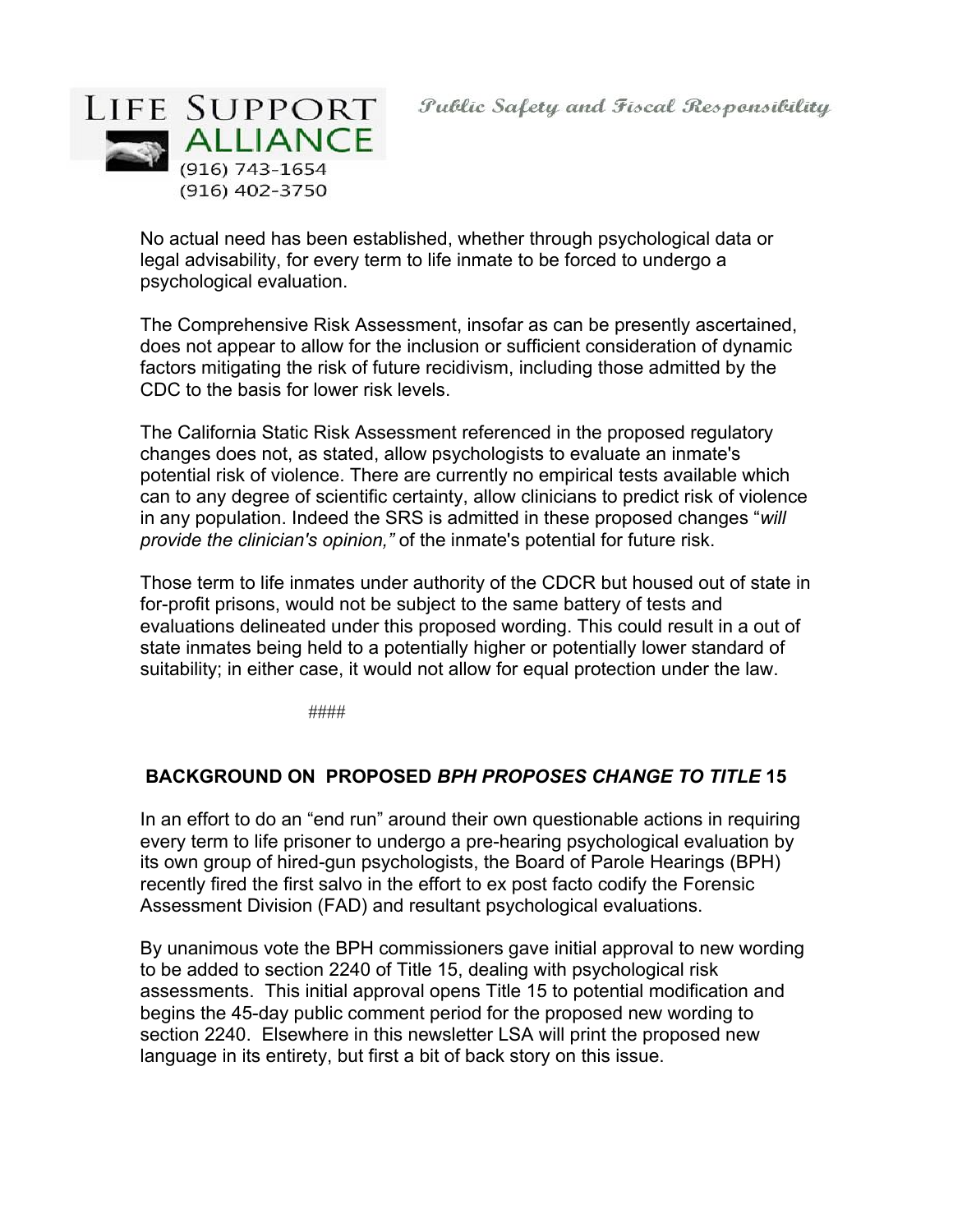LIFE SUPPORT **ALLIANCE** (916) 743-1654 (916) 402-3750

> As detailed in previous newsletters the BPH created the FAD expressly for the purpose of eliminating the backlog of lifer parole hearings accumulated over a period of years. That backlog has dwindled from several thousand to just 50, as of the Nov.16 BPH meeting. Despite the CDCR employing nearly 900 psychologists in prisons, the BPH hired its own set of psychologists to staff the FAD, hired on an emergency basis through no-bid contracts to third party recruitment firms.

The questionable backgrounds and actions of many of these FAD psychologists have been reported in previous *Lifer-Line* issues. In summary, since FAD psychologists began performing pre-parole hearing evaluations using a new and highly suspect series of "assessment tools," many prisoners have been subjected to prurient questions having nothing to do with their life crime, commissioners have found quasi-validation for their favorite lack-of-insight denial finding and many prisoners have seen their risk assessment levels suddenly elevated. A perfect-storm atmosphere for parole denials.

These actions did not go entirely unnoticed or unchallenged, however. The information gleaned from LSA's lifer surveys was evaluated, documented and presented to select legislators in the form of a 35+ page report which has been well received, one senate office commenting it was among the most complete and professional they had ever received from a non-official source. This has brought the BPH, FAD and questionable psychological evaluations to light and to the attention of the law makers.

The legality of this practice was also challenged by a life-term prisoner, who in late June, filed an underground rule challenge with the Office of Administrative Law (OAL). Following investigation and review, the OAL, just days before the BPH's Nov. 16 action, ruled in favor of the prisoner, affirming the BPH's practice of requiring every term to life prisoner to submit to a psychologist evaluation by FAD psychologists, to indeed be an underground rule and thus not legally enforceable.

The Nov. 16 action of the BPH is the board's effort to now make this policy legally enforceable by including it officially in Title 15. Having been told what they are doing is legally improper, the BPH, rather than look to find a legal, fair and fiscally responsible way of dealing with potential psychological issues some prisoners may have, has instead opted to quietly legitimize their misbegotten creation.

LSA will oppose this new wording to Title 15 and urges all stakeholders in prison reform to do likewise. The public comment period began Nov 16 and ends Dec. 30. Letters regarding this issue should be sent to the BPH Executive Committee,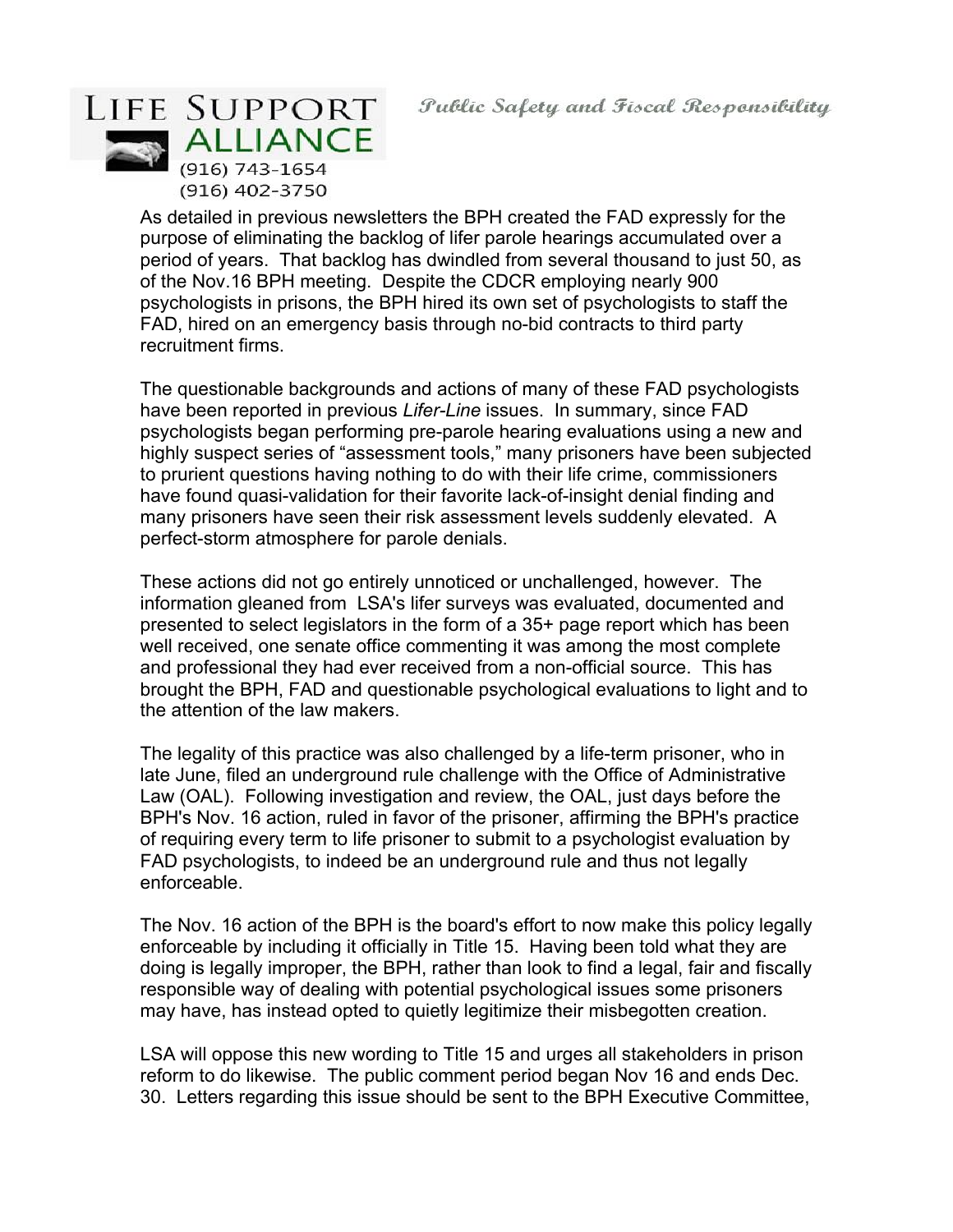

PO Box 4036, Sacramento, Ca. 95812. We further suggest our supporters contact their respective state Senators and Assembly members expressing your concern and opposition to this proposed change.

In coming updates sent to our email list we will provide suggested discussion and opposition points as well as a list of addresses of lawmakers critically positioned to influence this proposal.

# *Proposed text of the new addition to Title 15 legitimizing the Forensic Assessment Division*

# *PROPOSED REGULATORY TEXT*

#### *2240 Psychological Risk Assessments for Life Inmates*

*(a) Prior to a life inmate's initial parole consideration hearing, a Comprehensive Risk Assessment shall be performed by a licensed psychologist employed by the Board of Parole Hearings.*

*1. In the case of a life inmate who has already had an initial parole consideration hearing but for whom a Comprehensive Risk Assessment has not been prepared, a Comprehensive Risk Assessment shall be performed prior to the inmate's next scheduled subsequent hearing, unless a Psychological Report prepared prior to January 1, 2009 is valid for use at the hearing.*

*2. Psychological Reports prepared prior to January 1, 2009 are valid for use for three years or until used at a hearing that was conducted and completed after January 1, 2009, whichever is earlier. For purposes of this section, a completed hearing is one in which a decision on parole suitability has been rendered.*

*(b) A Comprehensive Risk Assessment will be completed every five years. It shall consist of both static and dynamic factors which may assist a hearing panel or the Board in determining whether the inmate shall be suitable for parole and, if paroled, the level of supervision the inmate may require. It will include an evaluation of the prisoner's remorse, insight, and an exploration of the commitment offense, as well as the need for additional institutional programming. Risk factors from the prisoner's history, such as the role drugs and alcohol played in commitment offense will be evaluated. The Comprehensive Risk Assessment will provide the clinician's opinion, based on the available data, of the inmate's potential for future violence. Board of Parole Hearings psychologists will*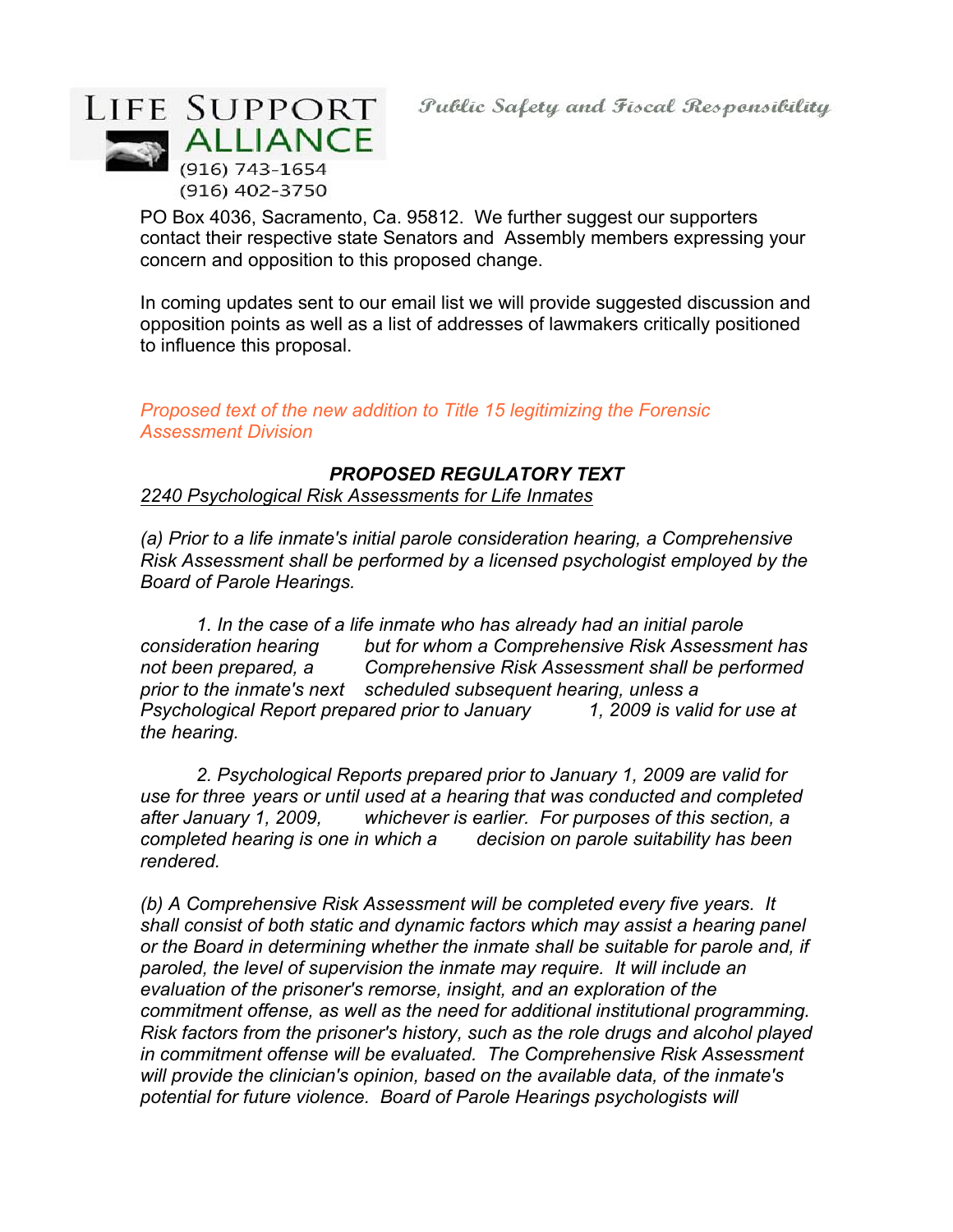

*incorporate actuarial derived and structured professional judgment approaches to evaluate an inmate's potential for future violence.*

*(c ) During the five year shelf life of the Comprehensive Risk Assessment, life inmates who are due for a regularly scheduled parole consideration hearing shall have a Subsequent Risk Assessment complete4d by a licensed psychologist employed by the Board of Parole Hearings for use at the hearing. The Subsequent Risk Assessment shall predominantly consist of dynamic factors which may assist a hearing panel or Board in determining whether the inmate shall be suitable for parole and, if paroled, the level of supervision the inmate may require.*

*(d) The CDCR inmate grievance process does not apply to the psychological evaluations prepared by the Board's psychologists. In every case where the hearing panel considers a psychological report, the inmate and his/her attorney, at the hearing, will have an opportunity to rebut or challenge the psychological report and its findings on the record. The hearing panel shall determine, at its discretion, what evidentiary weight to give the challenged report.*

*(e) A new Comprehensive Risk Assessment or Subsequent Risk Assessment will not be prepared for an upcoming hearing where the previous hearing was postponed or voluntarily waived at the inmate's request, nor will one be prepared for hearings that are scheduled pursuant to court order.*

*(f) Life inmates who are housed in a state other than California shall not receive a Comprehensive Risk Assessment, Subsequent Risk Assessment or other psychological evaluation for the purpose of evaluating parole suitability due to restraints imposed by other state's licensing requirements, rules of professional responsibility for psychologists and variations in confidentiality laws among states. If a psychological report is available, it may be considered by the panel for purpose of evaluating parole suitability at the panel's discretion only if it may be provided to the inmate without violating the laws and regulations of the state in which the inmate is housed.*

--End of proposed text--

# *CDCR REPORT: OLDEST AND LONGEST SERVING SAFEST TO RELEASE*

As reported in a recent email up-date to our friends and supporters CDC recently released a report which provides validation from the CDC research division itself of many of the points LSA has been advocating over the past year.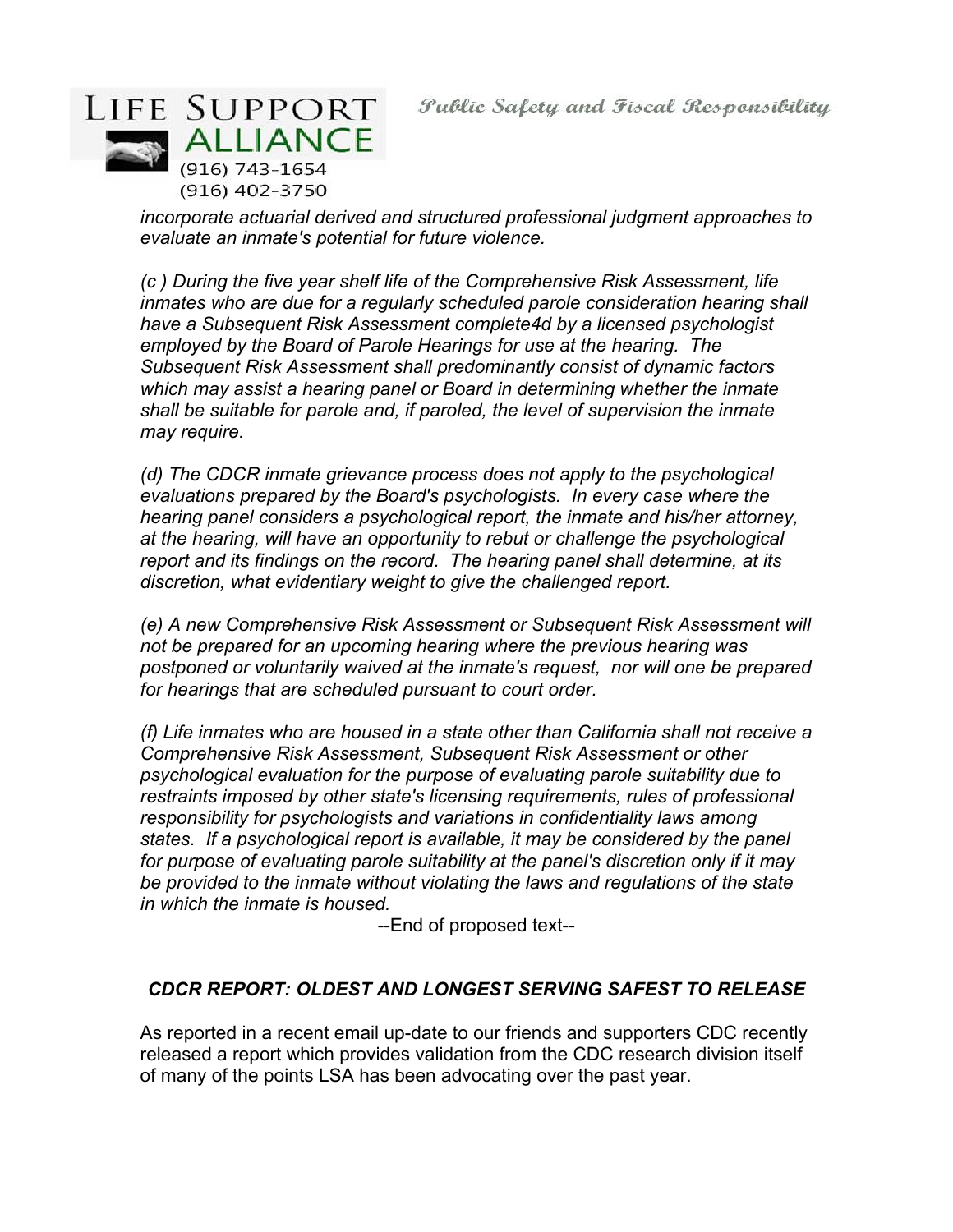# LIFE SUPPORT **ALLIANCE**  $(916) 743 - 1654$ (916) 402-3750

"2010 Adult Institutions Outcome Evaluations Report" presents, in a myriad of categories, groups and subgroups the characteristics of those prisoners released on parole during the fiscal year 2005-06 and follows the outcome of their parole for the 3 year period ending in fiscal year 2007-08. As noted, however, the one glaring omission in this report is its failure to address the parole behavior and recidivism rate of paroled term to life prisoners. Although logic would lead one to believe this would be one of the easiest sub-groups to break out of the entire cohort and the group whose recidivism rate would be the subject of keen interest by many observers, life term prisoners are not, as a group, addressed. A small foot note gives the CDC's explanation for this omission being when the subgroup was too small, recidivism rates were not calculated. A telling statement in and of itself.

While the above named report contains considerable information which should be of interest and use to a variety of stakeholders in the prison community, the most on point revelations from LSA's point of view can be condensed to half a dozen:

- 1. Individuals "age out" of criminal activity and thus recidivism
- 2. Those persons serving 15 years or more in prison at re-offend at the lowest rate
- 3. The severity of the crime is not related to increased rate of recidivism
- 4. Those prisoners labeled "serious/violent" offenders by the nature of their crime recidivate at a lower level than those not so designated
- 5. Individuals imprisoned for property crimes (less likely to be life term inmates) re-offend at a much higher rate than those convicted of crimes against persons (more likely to be lifers)
- 6. And those serving 15 years or more in prison in one term (and most likely to be lifers) make up only .2% of the total number released on parole.

All of these revelations have been proven in countless studies and official reports from other states and the federal justice system. CDC's authentication of them, though tardy, is a step in the right direction and will provide LSA with additional validation of our message that life term prisoners are the safest of any prisoner population to parole.

We have already made several attorneys who specialize in lifer parole hearings aware of the report and in the next two weeks will be speaking with lawmakers, bringing them an in-depth analysis of this report as it relates to life term prisoners and their likelihood to re-offend.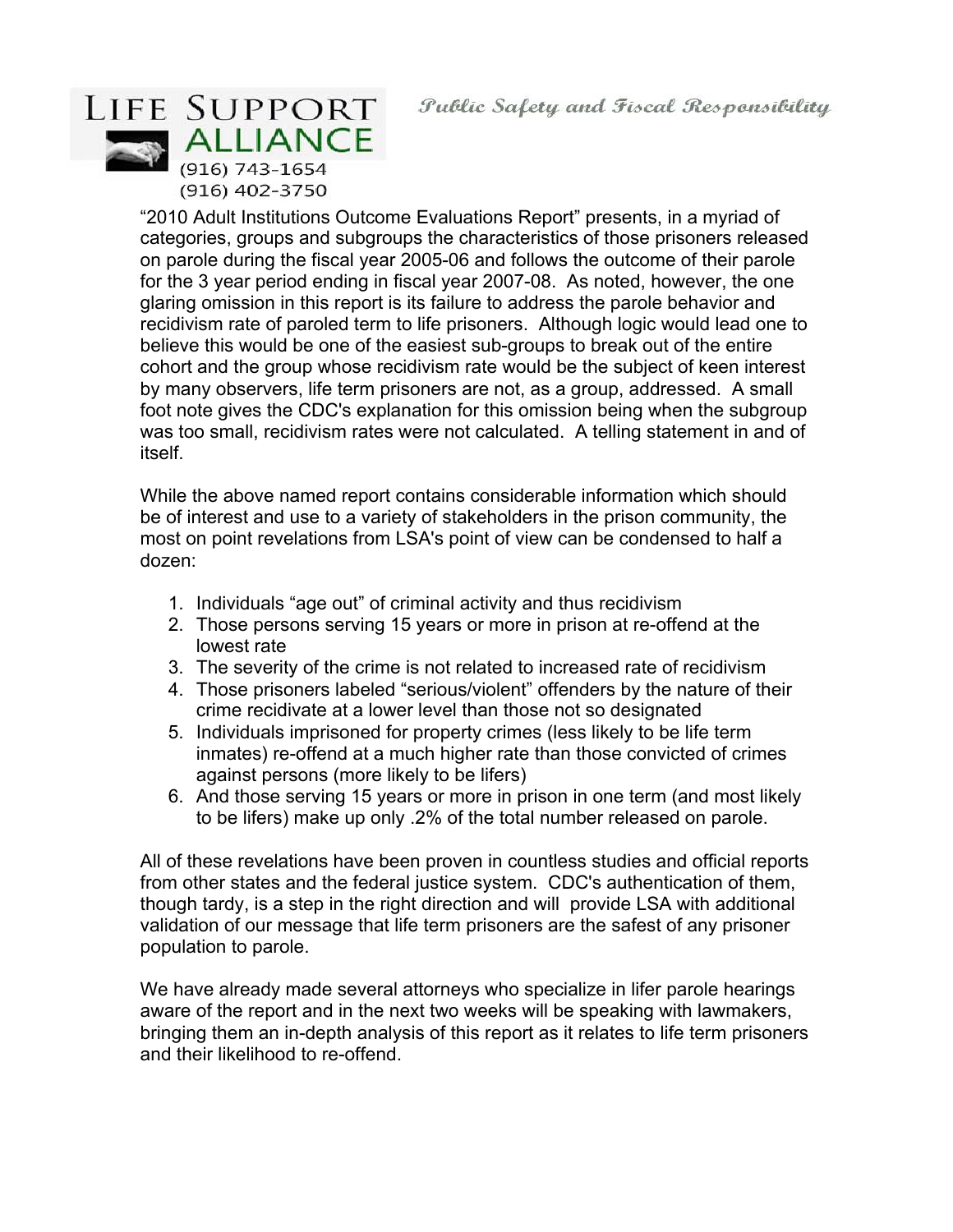

At the recent November 16 Board of Parole Hearings Executive Meeting LSA reminded the BPH commissioners (or in some cases, from the expressions we observed, informed them) of this report, putting into the official public record the findings relative to life term inmates (see following for LSA's comments at that meeting).

Those who are facing a parole hearing in upcoming months, or those who's loved one will be going to a hearing, should be certain the prisoner's attorney, state or private, is aware of the findings in the report and urge the parole panel to give due weight and consideration to those mitigating factors for dangerousness delineated here.

The report in its entirety is available online at http://www.cdcr.ca.gov/Adult\_Research\_Branch/Research\_Documents/ARB\_FY 0506 Outcome Evaluation Report.pdf

*Our website:www.lifesupportalliance.org*

# *LIFE SUPPORT ALLIANCE CURRICULUM VITAE*

*Life Support Alliance is a lobby effort working for increased grants of parole for term to life prisoners in the California prison morass. Our mantra is "public safety/fiscal responsibility." We know and offer solid proof that life term prisoners pose the lowest risk of recidivism and thus lowest risk to public safety of any prisoner cohort, while simultaneously, due to their often aging status and years of incarceration, are among the most expensive individuals to continue to imprison.*

*We believe the California taxpayer would be well served, in terms of preservation of public safety and responsible and judicial use of dwindling tax resources, by an increase in numbers of term to life prisoners released on parole from our overcrowded prisons.*

*Our goal is to change the actions and focus of the Board of Parole Hearings through legislation, executive or administrative policy change. We believe increased oversight and accountability of the BPH is necessary.*

*Headquartered in Sacramento, we are uniquely positioned to bring our message daily and in person to legislators and other officials, compelling their attention to the unheard and often ignored voices of term to life prisoners and their families*